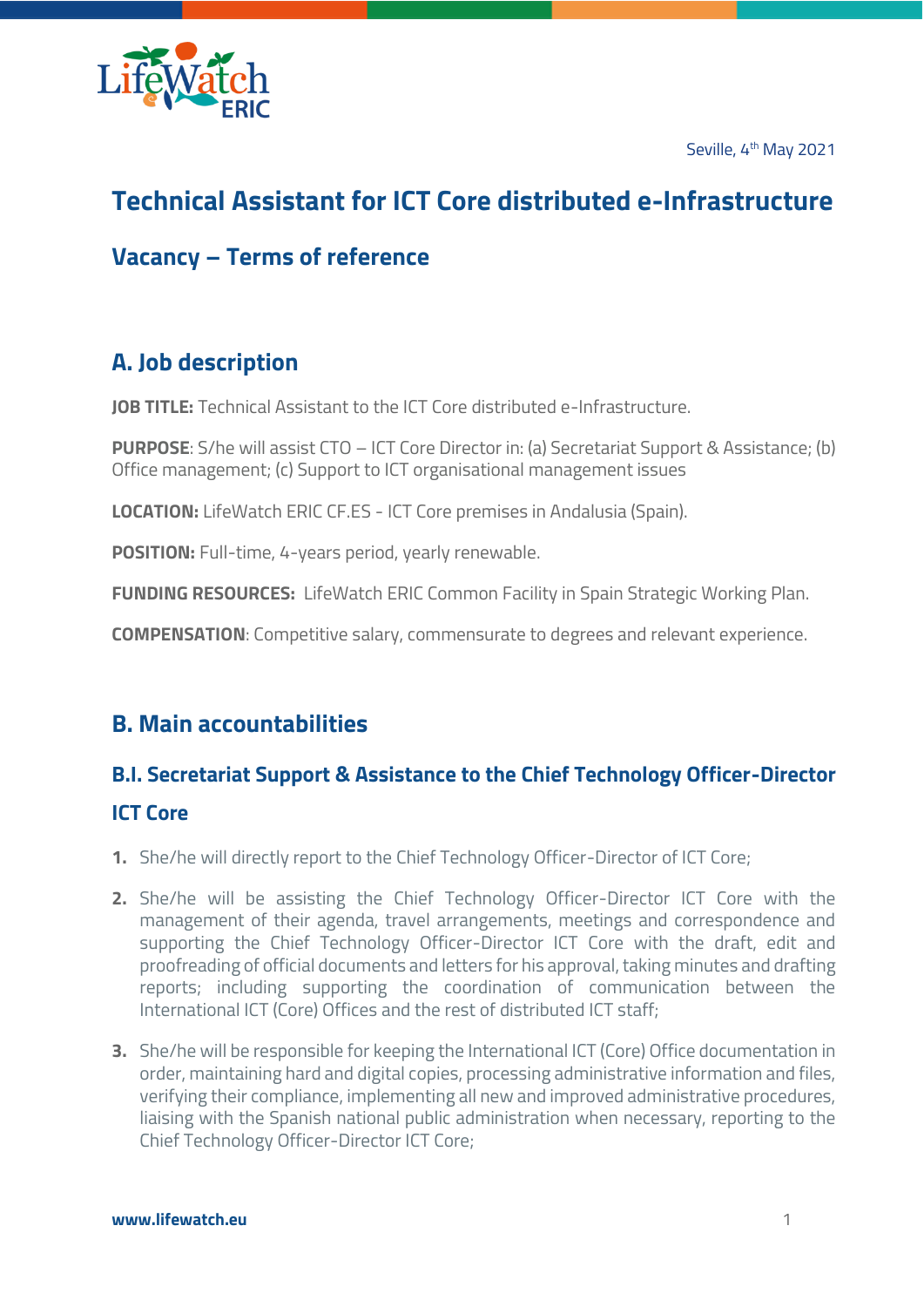

**4.** She/he will be supporting the staff in processing mission requests and refunding, purchase, compensation and leave requests, maintaining complex calendars, and will be responsible for basic accounting and book-keeping, tracking expenditures and incomes, storing invoices, payment proofs and related supporting documentation, following procurement processes, assist with basic payroll functions, liaising with external accounting and HR consultant, under the supervision of the Chief Financial Officer (CFO) and the Chief Executive Officer (CEO);

### B.II. Office management

- **5.** She/he will be in charge of managing the premises, ensuring the supply of office materials and services, tracking stocks, maintaining and updating office inventory list;
- **6.** She/he shall be responsible to answer the phone and address enquiries to relevant staff members, receive and welcome staff, users and guests; manage and update contact lists, sort incoming and outgoing shipping, mails and emails;
- **7.** She/he will be supporting the organisation of meetings and events, arranging invitations, confirmations, scheduling and logistics;

#### **B.III. Support related to ICT organizational management issues**

- **8.** She/he will be supervising and supporting the ICT e-Infrastructure Organization Engineering chapters, in particular Quality Assurance & Risk Management -QARM-, Enterprise Resource Planning -ERP-, Project Management & Logistics and Technology Transfer systems, to best achieve LifeWatch ERIC objectives, expand its areas of activities and trigger innovative approaches from the ICT organizational management perspectives, in particular those related to open science. In addition, those aspects related to the Organizational Engineering for the carrying out of LifeWatch ERIC ERDF Andalusia projects activities;
- **9.** She/he will be operatively supporting proposal development, gathering relevant documentation, supporting LifeWatch ERIC team in building project proposals, liaising with partners, outline financial and working plan; including the support in elaborating international ICT project's organizational management engineering chapters;

### **C. The ideal candidate should meet the following requirements**

- Minimum qualification: A University degree in Engineering from a European University or equivalent experience;
- Master Degree on Industrial Organization is desirable;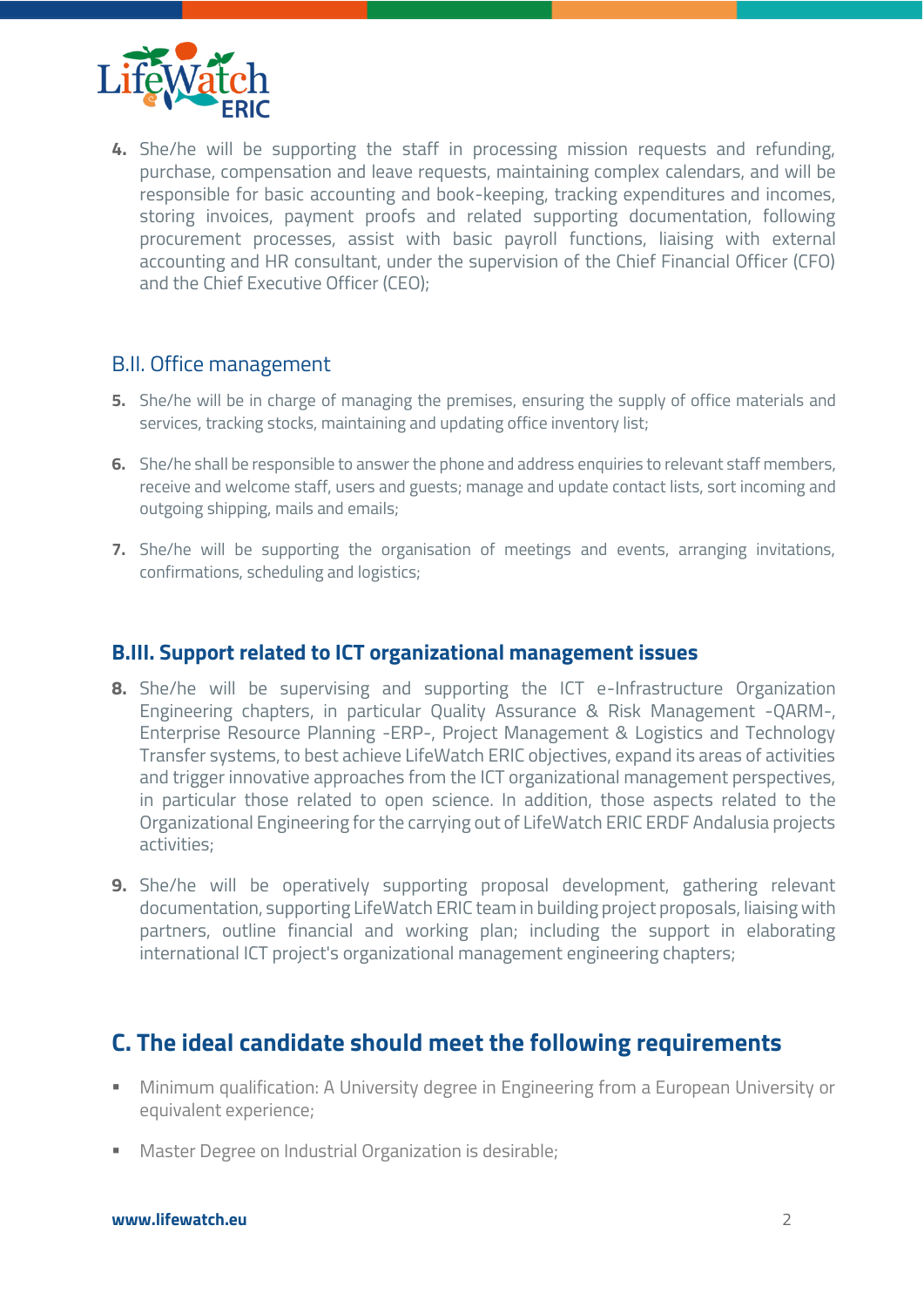

- At least 2 years working experience in Organizational & Logistics activities;
- Excellent presentation and reporting skills, fluency in writing and spoken English, the working language of LifeWatch ERIC under article 1.3 of its Statutes;
- Excellent presentation and reporting skills, fluency in writing and spoken English (Official language of LW ERIC) and Spanish (ICT Core premises hosted by Spain);
- Knowledge of other European languages although not a requirement, should be taken into consideration;
- **EXP** Knowledge of ERP systems, in particular SAP-related with specific Quality Assurance modules;
- Knowledge of programming languages and platforms such as C, Python, Matlab and R Studio;
- Knowledge of Optimization Modelling Software for Linear, Nonlinear, and Integer Complex Systems Programming (LINGO, etc.);
- **EXECT** Knowledge of platforms for resources management and budget elaboration (e.g., PRESTO);
- Ability to deal responsibly with general administrative tasks;
- Experience in setting and coordinating administrative and logistics procedures;
- Expert use of MS Windows, MS Office (Project), Trello, Zoho, and social media platforms;
- **EXT** Ability to work under tight deadlines with changing priorities, availability to occasionally work beyond office hours and on weekends as required;
- **EXECT** Availability to travel abroad accompanying the CTO-Director ICT Core, and other ICT Office staffers;
- **•** Proven organisation, management and communicative skills;
- **■** High-standard work ethics.

#### **ASSETS**

- **EXP** Accredited knowledge and experience in organizational management engineering, in particular: ICT QARM-related, ERP systems, PRL and TT implementation and features. In addition, SAP-related. Zoho CRM knowledge is also desirable;
- **E** Understanding of main of Research Infrastructures, ICT, biodiversity and ecosystem international regulations related issues;